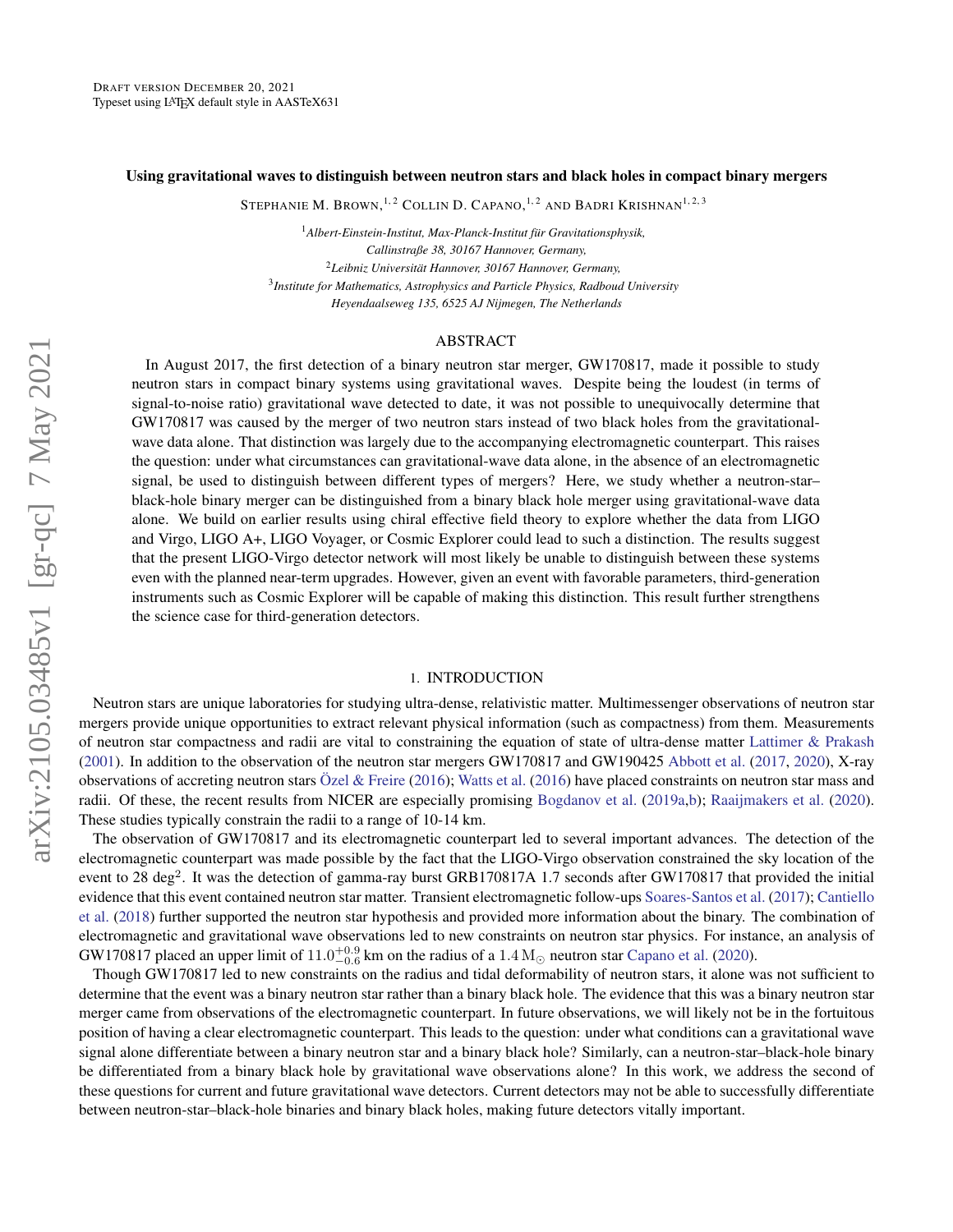In addition to the current LIGO-Virgo detectors, we consider LIGO A+, LIGO Voyager, and Cosmic Explorer. The plans for LIGO A+ aim to improve the detection range of binary neutron stars at  $1.4 M_{\odot}$  by a factor of 1.9 [Barsotti et al.](#page-6-6) [\(2018\)](#page-6-6). These improvements to LIGO may occur as soon as three years from now. Further plans exist for LIGO Voyager, which will further increase detector sensitivity [McClelland et al.](#page-7-5) [\(2016\)](#page-7-5). Power spectral density curves for the design sensitivity of these two detectors are publicly available [Evans et al.](#page-6-7) [\(2020\)](#page-6-7) and are used in our analysis. Beyond LIGO A+ and LIGO Voyager, there are plans for third-generation (3G) detectors such as Cosmic Explorer. We consider both Cosmic Explorer's first run (CE1) expected to take place in the 2030s and its second run (CE2) which is planned for the 2040s. Cosmic Explorer is expected to vastly expand the number of neutron stars detected by expanding the redshift horizon out to 3.1 in the first run. With predicted signal-to-noise ratios going up by an order of magnitude for nearby sources, Cosmic Explorer will greatly improve our tidal deformability measurements [Reitze et al.](#page-7-6) [\(2019\)](#page-7-6).

We use standard Bayesian model selection tools in our analysis. The evidences are calculated using dynamic nested sampling package DYNESTY [Speagle](#page-7-7) [\(2020\)](#page-7-7) accessed through the PyCBC toolkit [Biwer et al.](#page-6-8) [\(2019\)](#page-6-8). In this analysis, we employ neutron star equations of state derived from chiral effective field theory, a theory that uses an effective description of nuclear matter in terms of nucleons and pions [Weinberg](#page-7-8) [\(1990,](#page-7-8) [1991\)](#page-7-9); [Machleidt & Entem](#page-7-10) [\(2011\)](#page-7-10); [Epelbaum et al.](#page-6-9) [\(2009\)](#page-6-9). The chiral effective field theory framework not only leads to equations of state consistent with all symmetries of the strong interactions and known experimental constraints, but it also provides reliable uncertainty estimates. We use the same subset of the equations of state employed successfully in [Capano et al.](#page-6-5) [\(2020\)](#page-6-5) to improve constraints on neutron star radii.

We show that, at least for the proposed gravitational wave detectors within the next decade (namely LIGO A+ and Voyager), it is very unlikely that gravitational wave observations alone will be able to distinguish neutron-star–black-hole binaries from binary black holes. Third-generation of gravitational wave detectors will be required for this purpose. Sec. [2](#page-1-0) details our model selection procedure, Sec. [3](#page-3-0) presents the main results, and Sec. [4](#page-4-0) concludes with a discussion of the implication of these results.

### 2. METHODS

<span id="page-1-0"></span>Consider a network of gravitational wave detectors, and let  $d_i(t)$  denote the gravitational wave strain time series data in the  $i^{th}$ detector as a function of time t. The collection of all time series in the network will be denoted  $\vec{d}$ . The data is the sum of detector noise  $n_i(t)$  and a possible astrophysical signal  $h(t)$  which depends on certain parameters which we collectively denote  $\vartheta$ :

$$
d_i(t) = n_i(t) + h_i(t; \vec{\vartheta}).
$$
\n(1)

The central goal of a Bayesian analysis is to calculate the posterior probability distributions  $p(\vec{\theta}|\vec{d}(t))$  of the parameters  $\vec{\theta}$ . The basis of this is Bayes' Theorem

$$
p(\vec{\vartheta}|\vec{d}(t),H) = \frac{p(\vec{d}(t)|\vec{\vartheta},H)p(\vec{\vartheta}|H)}{p(\vec{d}(t)|H)}.
$$
\n(2)

The fourteen parameters appearing in  $\vec{\theta}$  are discussed below. The prior,  $p(\vec{\theta}|H)$ , represents the knowledge that we have about the parameters before considering the data. The likelihood function,  $p(\vec{d}(t)|\vec{\vartheta}, H)$ , is the probability of obtaining the observation,  $d(t)$ , given a waveform H with parameters  $\vec{\theta}$ .

In order to obtain a posterior distribution on one or a few parameters, we marginalize over the other parameters by integrating  $p(\vec{d}(t)|\vec{\vartheta},H)p(\vec{\vartheta}|H)$ . Marginalizing over all parameters yields the evidence. Comparing the evidence  $(p(\vec{d}(t)|H))$  of two different models ( $H_A$  and  $H_B$ ) gives the Bayes factor,

$$
\mathcal{B} = \frac{p(\vec{d}(t)|H_A)}{p(\vec{d}(t)|H_B)}.\tag{3}
$$

This number indicates how much the data supports one model versus the other. When  $\mathcal{B} > 1$ ,  $H_A$  is favored over  $H_B$ ; the larger  $\mathcal{B}$ is, the more  $H_A$  is favored. In this study, the Bayes Factors reported give how much  $A$ , neutron-star-black-hole model, is favored over B, the binary black hole model. We measure evidences using the dynamic nested sampling package DYNESTY [Speagle](#page-7-7) [\(2020\)](#page-7-7). To crosscheck our results, we analyze a subset of our signals using a parallel-tempered version of the emcee Markov Chain Monte Carlo sampler [Vousden et al.](#page-7-11) [\(2015\)](#page-7-11); [Foreman-Mackey et al.](#page-6-10) [\(2013\)](#page-6-10). The resulting posteriors were consistent with those generated by DYNESTY.

We generate simulated gravitational waves from neutron-star–black-hole binary (NSBH) mergers, and add these to simulated Gaussian noise colored by the power spectral density (PSD) of the target detector configuration. Gravitational waves from NSBH mergers depend on a number of variables  $\hat{\theta}$ . The most relevant parameters for this work are the component masses  $m_{1,2}$  and the tidal deformabilities  $\Lambda_{1,2}$ , defined as

$$
\Lambda_{1,2} = \frac{2k_2}{3} \left( \frac{c^2 R_{1,2}}{Gm_{1,2}} \right)^5.
$$
\n(4)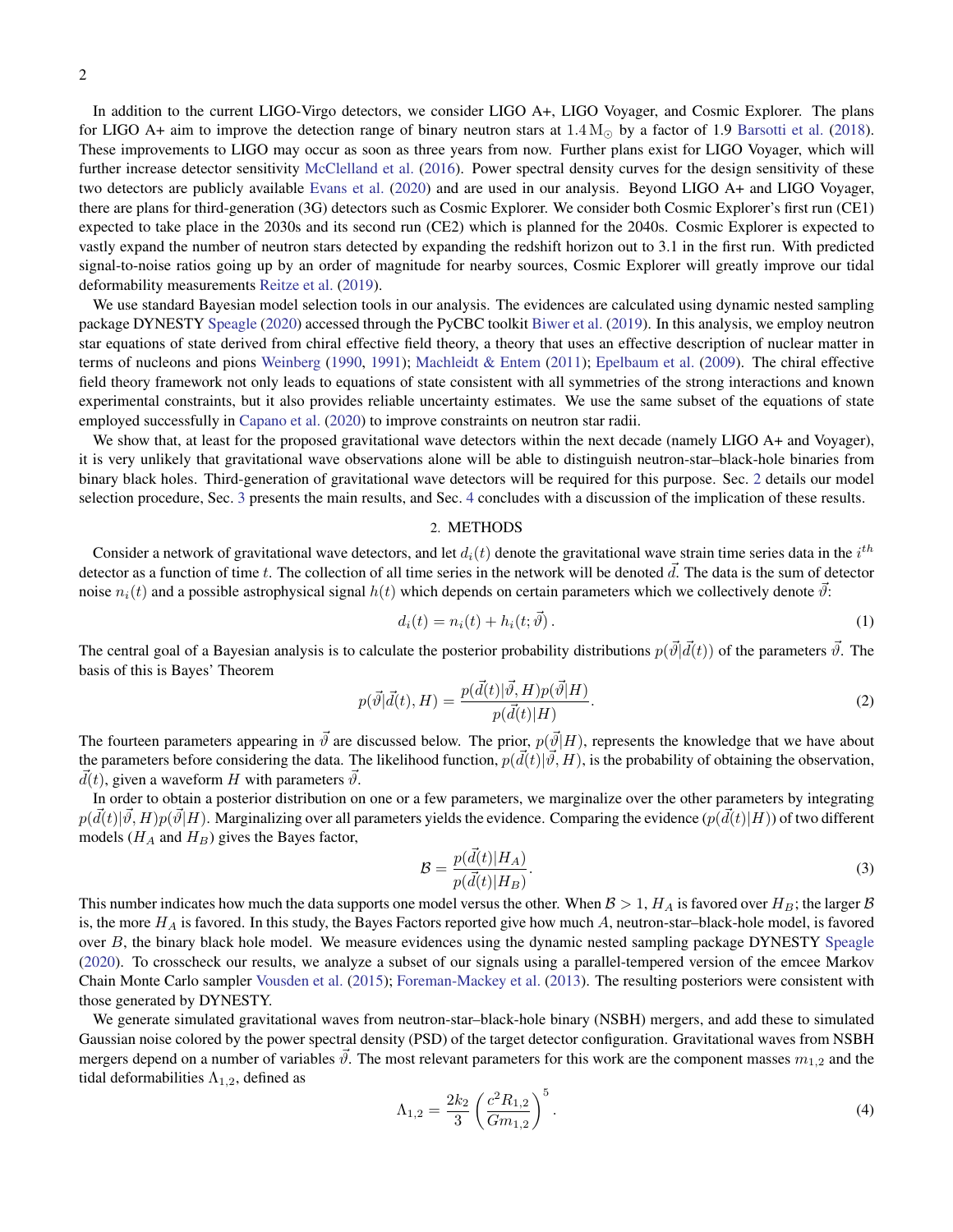Here  $R_{1,2}$  are the radii of the individual stars, and  $k_2$  is the tidal Love number which is determined from the equation of state and the mass. The leading order effect of  $\Lambda_{1,2}$  on the waveform is through the combined tidal deformability parameter

$$
\tilde{\Lambda} = \frac{16}{13} \frac{(12q+1)\Lambda_1 + (12+q)q^4\Lambda_2}{(1+q)^5},
$$
\n(5)

where we define the mass ratio  $q = m_2/m_1 \ge 1$ . The tidal deformability is the primary means to distinguish black holes from neutron stars using gravitational waves and to infer the equation of state of neutron stars. By definition, a black hole has zero tidal deformability, while larger values of  $\Lambda$  correspond to stiffer equations of state.

As the binary inspirals, merges, and then settles into a stable black hole, it emits gravitational waves. Gravitational waves have two polarizations, denoted as  $h_{+\times}$ . The intrinsic parameters affect the phase evolution of the gravitational waves. Some parameters, such as the chirp mass and symmetric mass ratio, also affect the amplitude of the gravitational wave. The symmetric mass ratio  $\nu$  and chirp mass  $\mathcal M$  are defined respectively as

$$
\nu = \frac{m_1 m_2}{(m_1 + m_2)^2}, \quad \mathcal{M} = \mu^{3/5} M^{2/5}
$$
 (6)

In the source frame, say one aligned with the source axis,  $h_{+,\times}$  depend on the direction to the detector; equivalently, in a geocentric frame,  $h_{+,\times}$  depend on the orientation of the source. Furthermore, the detectors do not detect  $h_+$  and  $h_\times$  directly, they detect the gravitational wave strain:

$$
h(t) = F_{+}(t; \alpha, \delta, \psi)h_{+} + F_{\times}(t; \alpha, \delta, \psi)h_{\times}
$$
\n<sup>(7)</sup>

where  $F_+$  and  $F_\times$  are functions of the angles defining the location of the source. These are typically expressed as sky location (right ascension:  $\alpha$ , declination:  $\delta$ ) and polarization angle  $\psi$ . Additionally, the amplitude depends on the inclination angle  $\iota$  and luminosity distance of the source. These extrinsic variables affect only the amplitude of the gravitational waveform. The last variable that defines the detected strain is the detection time  $t_c$  (which determines the detector position and orientation).

The waveforms are obtained by injecting the parameters into the PyCBC toolkit [Biwer et al.](#page-6-8) [\(2019\)](#page-6-8). The injection generates a gravitational waveform using parameters  $\hat{\theta}$  and a waveform approximant. We use a waveform approximant that combines inspiral, merger, and ringdown portions of the signal and has been calibrated to numerical relativity results (see e.g. [Ajith et al.](#page-6-11) [\(2008\)](#page-6-11); [Buonanno & Damour](#page-6-12) [\(1999\)](#page-6-12); [Damour & Nagar](#page-6-13) [\(2010\)](#page-6-13); [Pannarale et al.](#page-7-12) [\(2013\)](#page-7-12); [Lackey et al.](#page-7-13) [\(2014\)](#page-7-13)). The particular waveform model used in this work is IMRPhenomD\_NRTidal [Khan et al.](#page-7-14) [\(2016\)](#page-6-14); [Husa et al.](#page-6-14) (2016); [Dietrich et al.](#page-6-15) [\(2017,](#page-6-15) [2019\)](#page-6-16). [Capano et al.](#page-6-5) [\(2020\)](#page-6-5) demonstrated that due to waveform systematics at high signal-to-noise ratios, PhenomDNRT constrained neutron star tidal deformability better than TaylorF2. For this reason, we choose to use the IMRPhenomD NRTidal model. For the data analysis, colored Gaussian noise is added to the injected waveform using the detector power spectral density curve.

We set the neutron star mass to the standard  $1.4M_{\odot}$  and vary the mass of the black hole between  $(5, 10, 15, 20)M_{\odot}$  and the distance between (40,80) Mpc. For the neutron star, we used two of the equations of state that were favored by previous parameter estimation using chiral effective field theory [Capano et al.](#page-6-5) [\(2020\)](#page-6-5). The first of these equations is the maximum likelihood equation of state found in [Capano et al.](#page-6-5) [\(2020\)](#page-6-5). However, this equation of state is quite soft and leads to small tidal deformabilities. As neutron stars with large tidal deformabilities would be easier to distinguish from a black hole, we also test a stiff equation of state. The equation of state is the stiffest equation of state in the 90th percentile credible interval of [Capano et al.](#page-6-5) [\(2020\)](#page-6-5).

For both the injection and the parameter estimation, the sky location is fixed to the reported sky location of GW170817 [Soares-](#page-7-4)[Santos et al.](#page-7-4) [\(2017\)](#page-7-4):

$$
\alpha = 13^{\mathrm{h}} 09^{\mathrm{m}} 48.1^{\mathrm{s}}, \quad \delta = -23^{\circ} 22' 53.4^{\mathrm{s}}.
$$
\n(8)

For the injection, the polarization, inclination, and coalescence time are set to

$$
\Psi = \pi, \quad \text{tc} = 1187008882.4434, \quad \iota = 0.35. \tag{9}
$$

For the analysis with DYNESTY, we set up the parameter estimation to be as similar to the analysis for GW170817 as possible. As was done for GW170817 [Capano et al.](#page-6-5) [\(2020\)](#page-6-5); [De et al.](#page-6-17) [\(2018\)](#page-6-17), we fix the sky location and distance. The variable parameters in our parameter estimation were the individual masses, spins, coalescence time, inclination, and polarization. The prior for the neutron star mass object is uniform on [ $1M_{\odot}$ , $2M_{\odot}$ ] and for the black hole it was uniform on  $[m_{BH} - 2, m_{BH} + 2]$ . The spin priors were both low spin [−0.05, 0.05], which has been used in previous analyses of GW170817 (see e.g. [Capano et al.](#page-6-5) [\(2020\)](#page-6-5); [De et al.](#page-6-17) [\(2018\)](#page-6-17); [Abbott et al.](#page-6-0) [\(2017\)](#page-6-0)). We constrain the inclination and polarization angles to be between 0 and  $2\pi$  rad, and the coalescence time is assumed to be in the range tc  $\pm$  0.1 sec.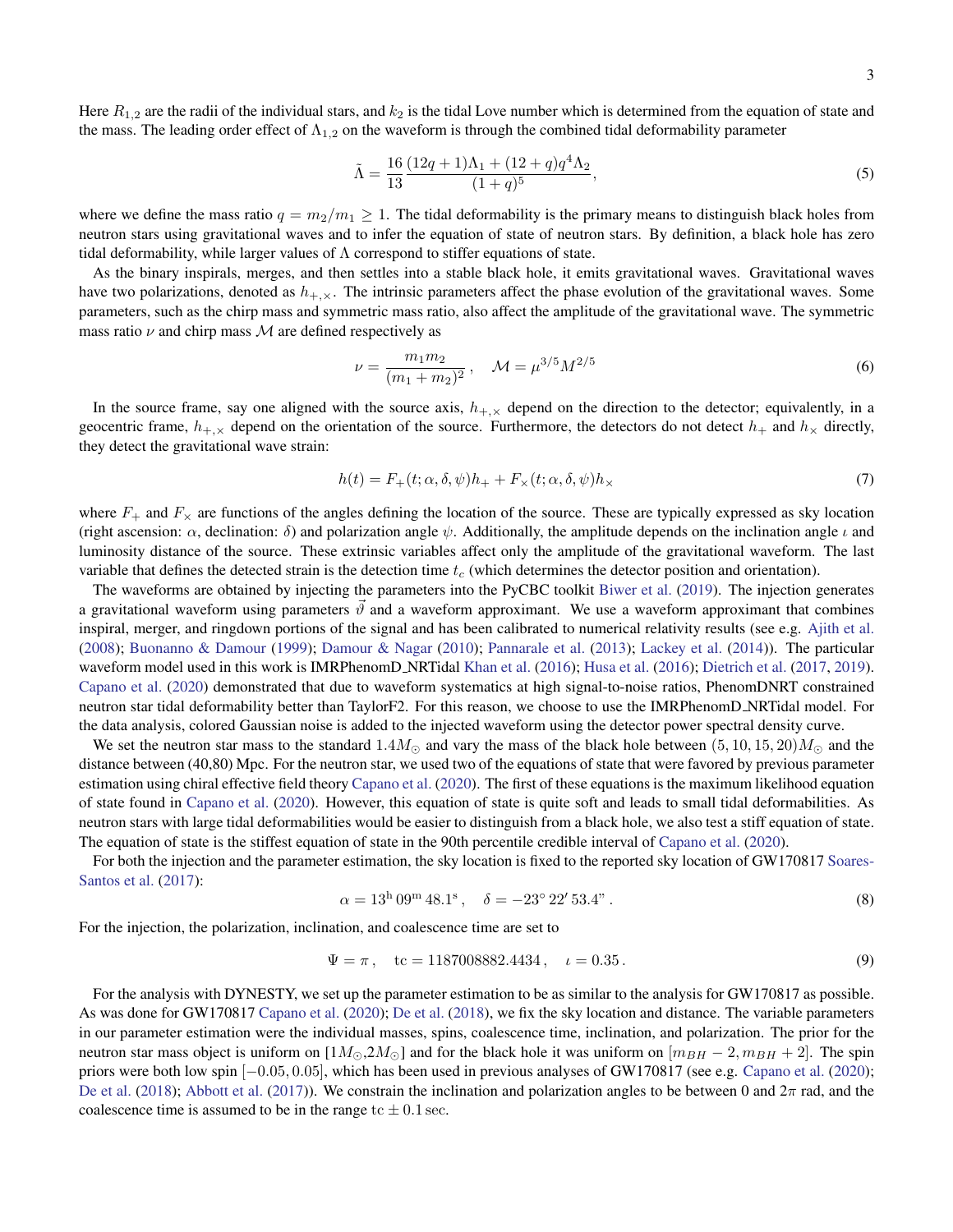

<span id="page-3-1"></span>Figure 1. Mass radius curves for the two equations of state used in this analysis compared to a three commonly used equations of state. The two equations used here are labelled as 'stiff' and 'maximum likelihood' respectively.

The tidal deformability parameter estimation is what differs between our two models. To test the binary black hole hypothesis, the tidal deformability of both objects is set to 0 in the parameter estimation. For the neutron-star–black-hole model parameter estimation, we looked at two cases. In one case, we sampled over the equation of state for the neutron star mass object. The equation of state has a uniform prior in radius at  $1.4M_{\odot}$ , and there are 2,000 equations in the prior. The equation selected was then used to calculate the tidal deformability given  $m_1$  and  $m_2$ . In the other case, we set the equation of state as a static variable in the parameter estimation. The reason for this is that, while the nuclear equation of state is currently not well constrained, it is expected that experiments such as NICER will greatly improve our knowledge over the next decade. To take this into account, we consider the extreme case: the one in which the equation of state is known exactly and is thus fixed in the parameter estimation.

# 3. RESULTS

<span id="page-3-0"></span>In order to determine if the gravitational waves can distinguish between neutron-star–black-holes and binary black holes, we look at the ln Bayes factor ( $\log_e B$ ) between two models. There is much debate on what constitutes evidence, strong evidence, decisive evidence, and so on. Commonly cited statistics papers such as [Kass & Raferty](#page-6-18) [\(1995\)](#page-6-18) state that  $\log_{10} \beta \geq 2$  ( $\log_e \beta \geq 5$ ) can be considered decisive evidence in favor of a model. However, this has been called into question for gravitational wave model selection because of the high dimensionality and complexity of the parameter space. Additionally, we found that using different sampler settings and different noise realizations that the ln B could vary about  $\pm 1$  at the  $1\sigma$  level when  $\ln \mathcal{B} \approx 3$  and around  $\pm 2, 3$  when ln  $\mathcal{B} \approx 10$ . Taking these things into consideration, we have decided to require a higher threshold. This higher cut-off ensures that our conclusions remain conservative regarding the capabilities of the gravitational wave detectors that we consider. We require

<span id="page-3-2"></span>
$$
\log_e B \ge 10\tag{10}
$$

for decisive evidence.

The errors quoted in this paper are based on the standard deviation of  $\ln \beta$  across instances of the same injection parameters but with different noise realizations. Except for the specific case of  $m_{BH} = 5M_{\odot}$ , the error for the current LIGO-Virgo detector network, LIGO A+, and LIGO Voyager is  $< 1$ , and for Cosmic Explorer 1 and 2, the error is  $< 2.5$ . The errors in the case of  $m_{BH} = 5M_{\odot}$  are larger (for details see Table [11\)](#page-11-0). The maximum error for the current LIGO-Virgo detector network is  $\approx 1.3$ . This increases to 1.5 for LIGO A+, 3.1 for LIGO Voyager,  $\approx 13$  for Cosmic Explorer 1 and  $\approx 19$  for Cosmic Explorer 2. The absolute values of the errors increase as the detectors improve and the signal-to-noise ratio increases, which seems counterintuitive at first glance. However, as one would expect, the fractional error actually decreases as Bayes factors and signal-to-noise ratios increase. As mentioned above these larger errors are part of the reason why a conservative cut-off criterion was chosen.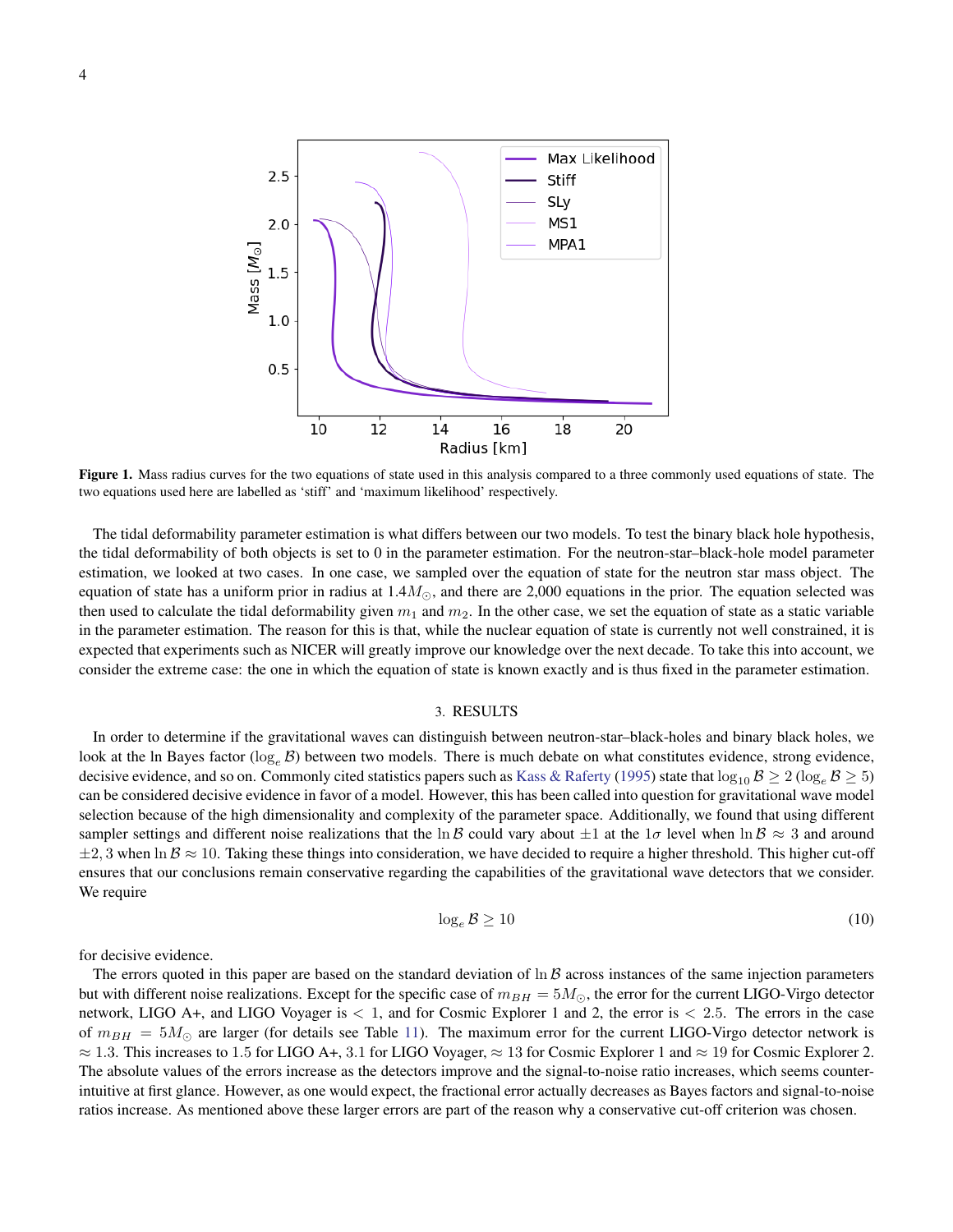As mentioned earlier, we shall present results for a  $1.4M_{\odot}$  neutron star with a black hole companion on mass (5, 10, 15, 20) $M_{\odot}$ , and we shall take the distance to be 40 or 80 Mpc. The neutron star equation of state shall be either of the ones shown in Fig. [1.](#page-3-1) We shall consider the following detector networks:

- The current LIGO-Virgo Network at design sensitivity in the zero-detuned high power configuration [LIGO Scientific](#page-7-15) [Collaboration](#page-7-15) [\(2018\)](#page-7-15)
- The LIGO A+ upgrade [Evans et al.](#page-6-7) [\(2020\)](#page-6-7).
- LIGO Voyager [Evans et al.](#page-6-7) [\(2020\)](#page-6-7).
- The first observational run of the proposed 40 km Cosmic Explorer detector in the "compact binary" configuration [Srivas](#page-7-16)[tava et al.](#page-7-16) [\(2020\)](#page-7-16).
- The second observational run of the 40 km Cosmic Explorer detector, again in the "compact binary" configuration [Srivas](#page-7-16)[tava et al.](#page-7-16) [\(2020\)](#page-7-16).

The results of our analysis for the various combinations of masses, distances and detector network are shown in Figs. [2,](#page-5-0) [3](#page-5-1) and [4,](#page-6-19) and in Tables [1](#page-8-0)[-10.](#page-11-1)

The Figs. [2](#page-5-0) and [3](#page-5-1) show the Bayes factors for the  $5M_{\odot}$  and  $10M_{\odot}$  black hole cases respectively. As expected, the  $5M_{\odot}$  leads to larger Bayes factors since the tidal effects on the neutron star are more significant. Nevertheless, for both cases, the important observation for our purposes is that the Bayes factors exceed our chosen threshold of Eq. [10](#page-3-2) only for the third-generation Cosmic Explorer detectors. The Voyager results in Fig. [2](#page-5-0) do come close to the threshold, but the variation is seen to be large. The Bayes factor would easily be reduced if the system were further away, as is very likely. This same conclusion is evident in Fig. [4](#page-6-19) which shows all the combinations that we have considered:  $\log_e \mathcal{B} > 10$  only for the third-generation detectors.

The precise numerical values for the Bayes factors are found in the Table[s1-](#page-8-0)[10.](#page-11-1) Looking at Tables [1](#page-8-0) and [2,](#page-8-1) we see that for the current LIGO-Virgo detector network  $|\log_e \mathcal{B}| < 1$  in all cases. For the upgraded detector LIGO A+, the range of Bayes factors is [0.0,2.5] for the variable equation of state analysis and [-0.3,3.2] for the constant equation of state analysis. From Tables [3](#page-9-0) and [4,](#page-9-1) we see that except for the  $5M_{\odot}$  black hole companion and the  $90^{th}$  percentile stiff equation of state all  $|\log_e \mathcal{B}| < 1$ . We also see that the largest Bayes factor occurs, as expected, for the  $90^{th}$  percentile stiff equation of state with a  $5M_{\odot}$  black hole at 40Mpc. With the LIGO Voyager, we once again see the highest Bayes factor for the  $5M_{\odot}$  black hole companion and the stiff equation of state at 40Mpc. In this case, we have 8.7 for the variable equation of state case and 9.5 for the constant equation of state case. Excluding these values, the range of  $\log_e \mathcal{B}$  is [-0.4,2.0] for the variable equation of state and [-0.7, 2.4] for the constant equation of state case.

The results of parameter estimation using the third-generation Cosmic Explorer 1 and Cosmic Explorer 2 are more optimistic. We finally see values well above the threshold of 10. Looking at Tables [7](#page-10-0) and [8,](#page-10-1) we see that for Cosmic Explorer 1, there are now three instances for both the variable and constant equation of state cases that well exceed our Bayes factor threshold. In all cases, this occurs for a black hole companion of mass  $5M_{\odot}$ . For the stiff equation of state we have  $\log_e \mathcal{B}$  of (93.9,95.4) at 40Mpc and (21.9,22.5) at 80Mpc for the (variable, constant) equation of state cases. Additionally, for the maximum likelihood equation of state, at 40Mpc, we have  $\log_e \beta$  of (16.8, 17.7) for the variable and constant equation of state respectively. In Tables [9](#page-11-2) and [10,](#page-11-1) it can be seen that the results of CE2 are very similar to those of CE1. We have  $log_e B > 10$  for cases with a low black hole mass, for both equations of state, out to 80Mpc for the stiff equation of state and 40Mpc in the maximum likelihood case.

#### 4. DISCUSSION

<span id="page-4-0"></span>The results demonstrate that the current LIGO and Virgo detectors are not sufficient to differentiate between neutron-star– black-hole and binary black hole systems. In fact, the success of the A+ and Voyager is dubious. There were no cases for any of these three detectors where the  $\ln \beta$  exceeded our threshold. However, it is important to note that the cases with the highest In B always occur with the stiff equation of state, the  $5M_{\odot}$  black hole companion, and at 40Mpc. This is not surprising. The stiff equation of state was selected specifically for this property and the signal-to-noise ratio at 40Mpc is higher than at 80Mpc.

It can be seen that the ability to differentiate between a neutron-star–black-hole system and a binary black hole system does not directly correspond directly to the signal-to-noise ratio. The highest  $\ln \mathcal{B}$  occurs for  $m_{BH} = 5M_{\odot}$ , even though systems with  $m_{BH} = 10, 15, 20 M_{\odot}$  have higher signal-to-noise ratios. The tidal effects decrease as mass increases and this effect is clearly of greater importance than the increase in signal strength. Detection of a neutron-star–black-hole with a low mass ratio will almost certainly be required to give evidence of neutron star matter in the gravitational wave signal. Additionally, the nuclear equation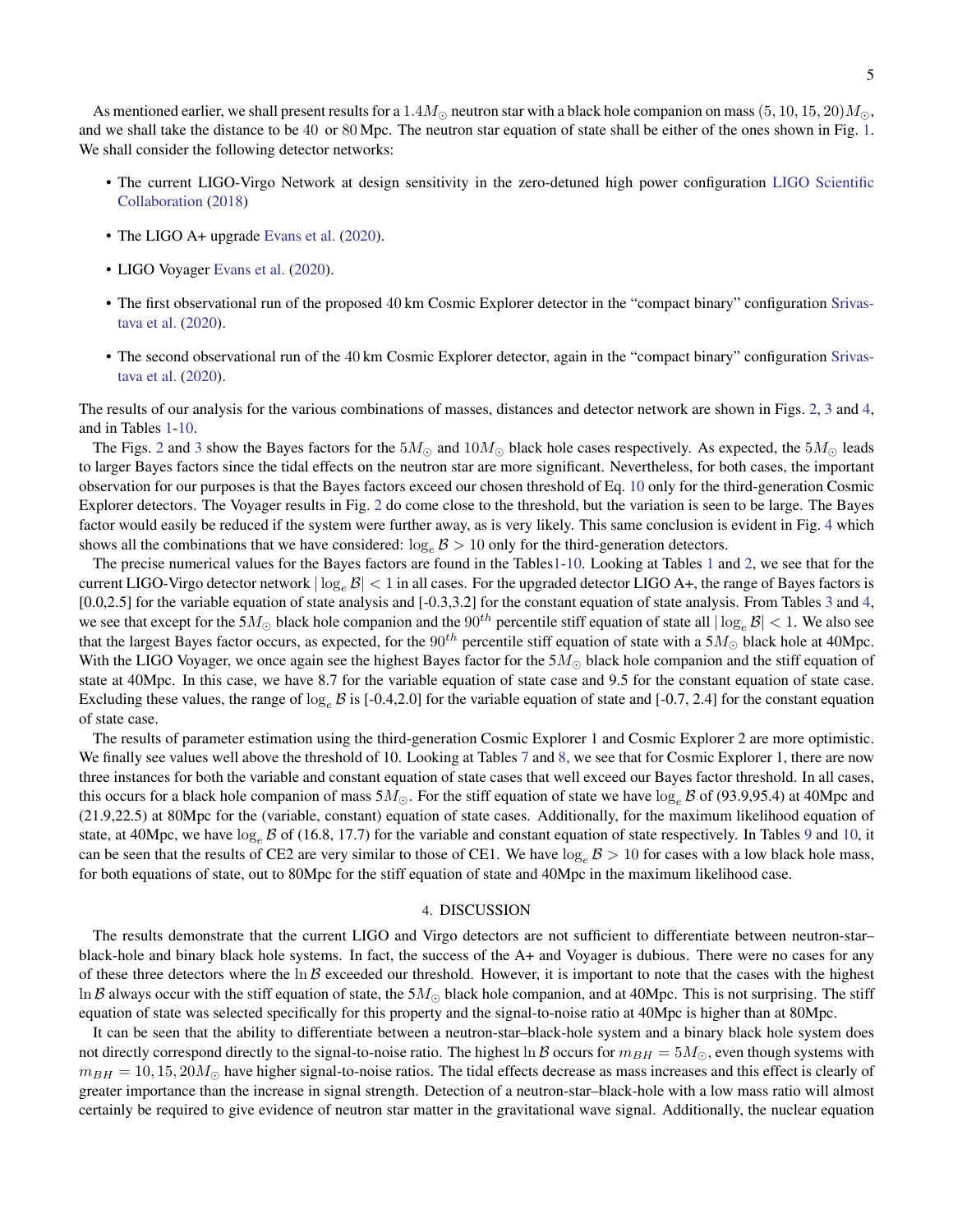

<span id="page-5-0"></span>Figure 2.  $\log_e B$  for each detector with  $M_{BH} = 5M_{\odot}$ . The vertical line spans the range of Bayes factors for a given detector with the purple line on the left indicates a variable equation of state run and the blue line on the right indicates a constant equation of state. The horizontal black line corresponds to the  $\log_e \mathcal{B} = 10$  cut-off. Since the Cosmic Explorer 1 and 2 runs have a significantly high Bayes factors, the plots are split with different y-axis for current and third-generation detectors.



<span id="page-5-1"></span>Figure 3.  $\log_e B$  for each detector with  $M_{BH} = 10 M_{\odot}$ . The vertical line spans the range of Bayes factors for a given detector with the purple line on the left indicating a variable equation of state run and the blue line on the right indicating a constant equation of state. The horizontal black line corresponds to the  $log_e B = 10$  cut-off.

of state itself is an important factor in how soon and how likely we are to be able to distinguish a neutron-star–black-hole system from a binary black hole system.

When looking at LIGO Voyager, we saw that in one case the results were close to our cut-off. Keep in mind, however, that this analysis was done with design sensitivity curves and this result occurs only for the fine-tuned case of a very close binary with a very small black hole that has a rather stiff equation of state. Despite LIGO-Virgo's recent detection of an object in the mass gap,  $5M_{\odot}$  is still firmly on the low end of what we expect for black hole masses. Looking at Figure [3,](#page-5-1) it's obvious that, when the companion mass increases to even  $10M_{\odot}$ , the Bayes factor drops rapidly regardless of distance or equation of state for these detectors. If the equation of state is as soft as the analysis of GW170817 suggests, then LIGO Voyager will certainly be unable to distinguish neutron-star–black-hole systems from binary black holes no matter how close or loud the signal is.

It is extremely likely that 3G detectors will be required to obtain decisive evidence of neutron-star–black-hole from gravitational wave data. We see here that the proposed design for Cosmic Explorer may very well allow for these detections. Looking at Figure [2](#page-5-0) and Table [7,](#page-10-0) we see that regardless of the nuclear equation of state, there are systems which have  $\ln \mathcal{B} > 10$ . Thus, if current analyses of GW170817 are accurate, we will be waiting until Cosmic Explorer for gravitational wave evidence of neutron-star– black-hole systems. Additionally Cosmic Explorer 1 seems to be able to do this measurement at distances out 80 Mpc (stiff equation of state), which expands the number of candidate systems greatly. Clearly, even with very sensitive future detectors, the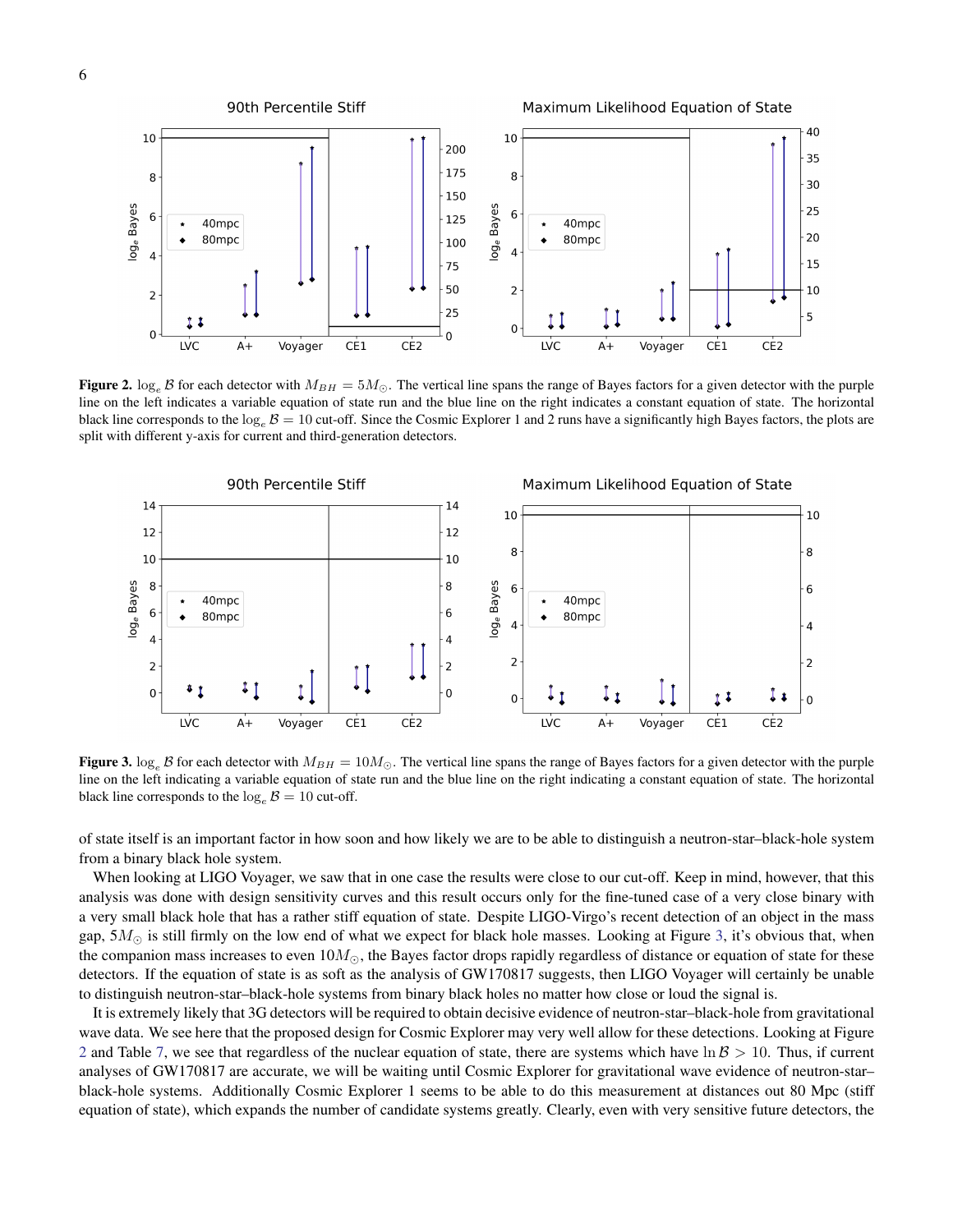20 CE1 and CE2 LIGO, A+, Voyager 18 200  $16\frac{8}{9}$ Log Bayes Factor 150  $\frac{14}{\frac{5}{\pi}}$ 90<sup>th %</sup> Stiff  $\frac{12}{\substack{80 \ 10}}$ Max Likelihood 100  $10$ 50 8 6 a an  $\Omega$ п.  $10<sup>2</sup>$  $10<sup>3</sup>$ **SNR** 

<span id="page-6-19"></span>Figure 4.  $\log_e$  Bayes Factor for all combinations of parameters and detectors as a function of the signal-to-noise ratio. The marker color indicates the mass of the black hole in the system. The black horizontal line shows the cut-off of  $\log_e B = 10$ . The vertical line indicates the shift from current detectors (left) to third-generation detectors (right).

ability to distinguish neutron-star–black-hole systems from binary black holes is very dependent on the mass of the black hole in the binary.

### REFERENCES

- <span id="page-6-0"></span>Abbott, B., Abbott, R., Abbott, T., et al. 2017, Physical Review Letters, 119, 161101, doi: [10.1103/physrevlett.119.161101](http://doi.org/10.1103/physrevlett.119.161101)
- <span id="page-6-1"></span>Abbott, B. P., Abbott, R., Abbott, T. D., et al. 2020, The Astrophysical Journal, 892, L3, doi: [10.3847/2041-8213/ab75f5](http://doi.org/10.3847/2041-8213/ab75f5)

<span id="page-6-20"></span>AEI. 2017, The Atlas Computing Cluster, https://www.aei.mpg.de/43564/atlas-computing-cluster. <https://www.aei.mpg.de/43564/atlas-computing-cluster>

- <span id="page-6-11"></span>Ajith, P., Babak, S., Chen, Y., et al. 2008, Phys. Rev. D., 77, 104017, doi: [10.1103/PhysRevD.77.104017](http://doi.org/10.1103/PhysRevD.77.104017)
- <span id="page-6-6"></span>Barsotti, L., McCuller, L., Evans, M., & Fritschel, F. 2018, The A+ design curve, Tech. Rep. T1500293-v12, LIGO Scientific Collaboration. <https://dcc.ligo.org/LIGO-T1800042/public>
- <span id="page-6-8"></span>Biwer, C. M., Capano, C. D., De, S., et al. 2019, Publications of the Astronomical Society of the Pacific, 131, 024503, doi: [10.1088/1538-3873/aaef0b](http://doi.org/10.1088/1538-3873/aaef0b)

<span id="page-6-2"></span>Bogdanov, S., Guillot, S., Ray, P. S., et al. 2019a, The Astrophysical Journal, 887, L25, doi: [10.3847/2041-8213/ab53eb](http://doi.org/10.3847/2041-8213/ab53eb)

<span id="page-6-3"></span>Bogdanov, S., Lamb, F. K., Mahmoodifar, S., et al. 2019b, The Astrophysical Journal, 887, L26, doi: [10.3847/2041-8213/ab5968](http://doi.org/10.3847/2041-8213/ab5968)

<span id="page-6-12"></span>Buonanno, A., & Damour, T. 1999, Physical Review D, 59, 084006, doi: [10.1103/physrevd.59.084006](http://doi.org/10.1103/physrevd.59.084006)

<span id="page-6-4"></span>Cantiello, M., Jensen, J. B., Blakeslee, J. P., et al. 2018, The Astrophysical Journal, 854, L31, doi: [10.3847/2041-8213/aaad64](http://doi.org/10.3847/2041-8213/aaad64)

<span id="page-6-5"></span>Capano, C. D., Tews, I., Brown, S. M., et al. 2020, Nature Astronomy, 4, 625–632, doi: [10.1038/s41550-020-1014-6](http://doi.org/10.1038/s41550-020-1014-6)

- <span id="page-6-13"></span>Damour, T., & Nagar, A. 2010, Physical Review D, 81, 084016, doi: [10.1103/physrevd.81.084016](http://doi.org/10.1103/physrevd.81.084016)
- <span id="page-6-17"></span>De, S., Finstad, D., Lattimer, J. M., et al. 2018, Physical Review Letters, 121, 091102, doi: [10.1103/physrevlett.121.091102](http://doi.org/10.1103/physrevlett.121.091102)
- <span id="page-6-15"></span>Dietrich, T., Bernuzzi, S., & Tichy, W. 2017, Physical Review D, 96, 121501, doi: [10.1103/physrevd.96.121501](http://doi.org/10.1103/physrevd.96.121501)

<span id="page-6-16"></span>Dietrich, T., Khan, S., Dudi, R., et al. 2019, Physical Review D, 99, 024029, doi: [10.1103/physrevd.99.024029](http://doi.org/10.1103/physrevd.99.024029)

<span id="page-6-9"></span>Epelbaum, E., Hammer, H.-W., & Meißner, U.-G. 2009, Reviews of Modern Physics, 81, 1773–1825, doi: [10.1103/revmodphys.81.1773](http://doi.org/10.1103/revmodphys.81.1773)

<span id="page-6-7"></span>Evans, M., Sturani, R., Vitale, S., & Hall, E. 2020, Unofficial sensitivity curves (ASD) for aLIGO, Kagra, Virgo, Voyager, Cosmic Explorer and ET, Tech. Rep. T1500293-v12, LIGO Scientific Collaboration.

<https://dcc.ligo.org/LIGO-T1500293-v12/public>

- <span id="page-6-10"></span>Foreman-Mackey, D., Hogg, D. W., Lang, D., & Goodman, J. 2013, Publ. Astron. Soc. Pac., 125, 306–312, doi: [10.1086/670067](http://doi.org/10.1086/670067)
- <span id="page-6-14"></span>Husa, S., Khan, S., Hannam, M., et al. 2016, Physical Review D, 93, 044006, doi: [10.1103/physrevd.93.044006](http://doi.org/10.1103/physrevd.93.044006)
- <span id="page-6-18"></span>Kass, R. E., & Raferty, A. E. 1995, Journal of the American Statistical Association, 90, 773, doi: [10.2307/2291091](http://doi.org/10.2307/2291091)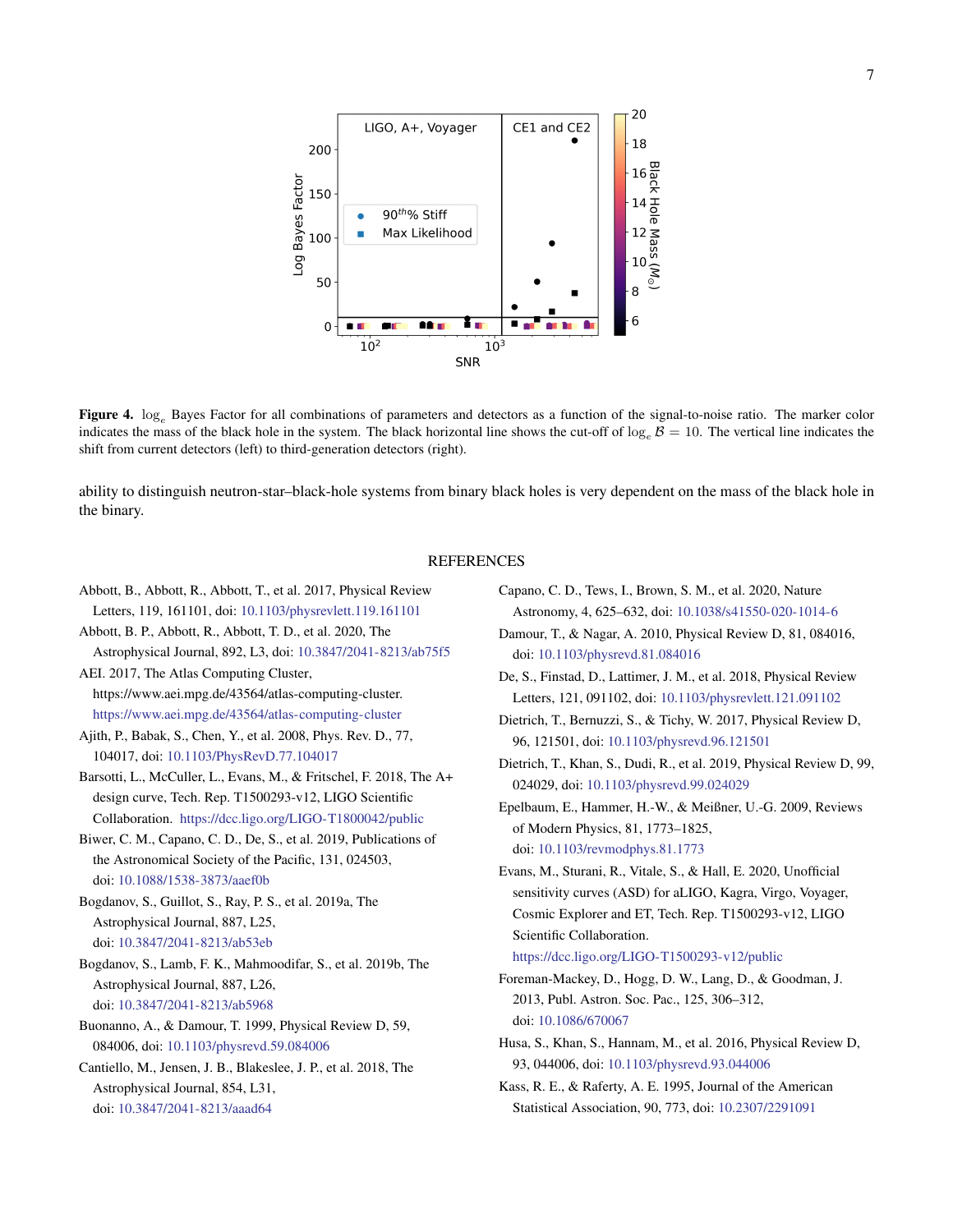- <span id="page-7-14"></span>Khan, S., Husa, S., Hannam, M., et al. 2016, Physical Review D, 93, 044007, doi: [10.1103/physrevd.93.044007](http://doi.org/10.1103/physrevd.93.044007)
- <span id="page-7-13"></span>Lackey, B. D., Kyutoku, K., Shibata, M., Brady, P. R., & Friedman, J. L. 2014, Physical Review D, 89, 043009, doi: [10.1103/physrevd.89.043009](http://doi.org/10.1103/physrevd.89.043009)
- <span id="page-7-0"></span>Lattimer, J. M., & Prakash, M. 2001, The Astrophysical Journal, 550, 426–442, doi: [10.1086/319702](http://doi.org/10.1086/319702)
- <span id="page-7-15"></span>LIGO Scientific Collaboration. 2018, LIGO Algorithm Library - LALSuite, free software (GPL), doi: [10.7935/GT1W-FZ16](http://doi.org/10.7935/GT1W-FZ16)
- <span id="page-7-10"></span>Machleidt, R., & Entem, D. 2011, Physics Reports, 503, 1–75, doi: [10.1016/j.physrep.2011.02.001](http://doi.org/10.1016/j.physrep.2011.02.001)
- <span id="page-7-5"></span>McClelland, D., Cavaglia, M., Evans, M., et al. 2016, The LSC-Virgo White Paper on Instrument Science (2016-2017 edition), Tech. Rep. LIGO-T1600119–v4, LIGO Scientific Collaboration. <https://dcc.ligo.org/LIGO-T1600119/public>
- <span id="page-7-12"></span>Pannarale, F., Berti, E., Kyutoku, K., & Shibata, M. 2013, Physical Review D, 88, 084011, doi: [10.1103/physrevd.88.084011](http://doi.org/10.1103/physrevd.88.084011)
- <span id="page-7-3"></span>Raaijmakers, G., Greif, S. K., Riley, T. E., et al. 2020, The Astrophysical Journal, 893, L21, doi: [10.3847/2041-8213/ab822f](http://doi.org/10.3847/2041-8213/ab822f)
- <span id="page-7-6"></span>Reitze, D., Adhikari, R. X., Ballmer, S., et al. 2019, Cosmic Explorer: The U.S. Contribution to Gravitational-Wave Astronomy beyond LIGO. <https://arxiv.org/abs/1907.04833>
- <span id="page-7-4"></span>Soares-Santos, M., Holz, D. E., Annis, J., et al. 2017, The Astrophysical Journal, 848, L16, doi: [10.3847/2041-8213/aa9059](http://doi.org/10.3847/2041-8213/aa9059)
- <span id="page-7-7"></span>Speagle, J. S. 2020, Monthly Notices of the Royal Astronomical Society, 493, 3132–3158, doi: [10.1093/mnras/staa278](http://doi.org/10.1093/mnras/staa278)
- <span id="page-7-16"></span>Srivastava, V., Kuns, K., Hall, E., Ballmer, S., & Evans, M. 2020, Sensitivity Curves for the Cosmic Explorer Trade Study, Tech. Rep. CE-T2000007-v2, Cosmic Explorer. <https://dcc.cosmicexplorer.org/CE-T2000007-v2>
- <span id="page-7-11"></span>Vousden, W. D., Farr, W. M., & Mandel, I. 2015, Monthly Notices of the Royal Astronomical Society, 455, 1919, doi: [10.1093/mnras/stv2422](http://doi.org/10.1093/mnras/stv2422)
- <span id="page-7-2"></span>Watts, A. L., Andersson, N., Chakrabarty, D., et al. 2016, Reviews of Modern Physics, 88, doi: [10.1103/revmodphys.88.021001](http://doi.org/10.1103/revmodphys.88.021001)
- <span id="page-7-8"></span>Weinberg, S. 1990, Physics Letters B, 251, 288, doi: [10.1016/0370-2693\(90\)90938-3](http://doi.org/10.1016/0370-2693(90)90938-3)
- <span id="page-7-9"></span>—. 1991, Nucl. Phys. B, 363, 3, doi: [10.1016/0550-3213\(91\)90231-L](http://doi.org/10.1016/0550-3213(91)90231-L)
- <span id="page-7-1"></span>Ozel, F., & Freire, P. 2016, Annual Review of Astronomy and ¨ Astrophysics, 54, 401–440, doi: [10.1146/annurev-astro-081915-023322](http://doi.org/10.1146/annurev-astro-081915-023322)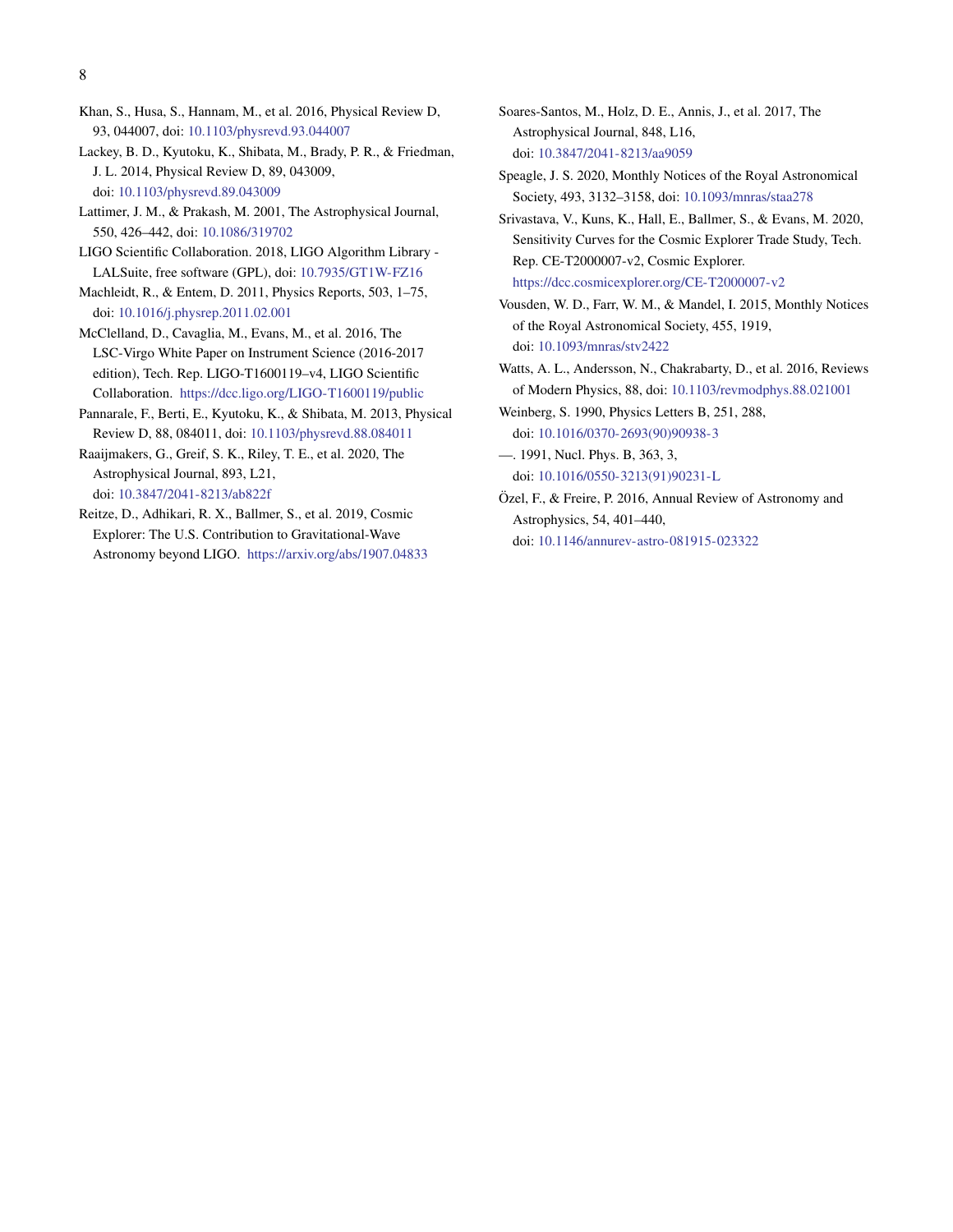# ACKNOWLEDGEMENTS

We thank Sumit Kumar, Sanjay Reddy, Ingo Tews, and Duncan Brown for their valuable discussions. Our computations used the ATLAS computing cluster at AEI Hannover [AEI](#page-6-20) [\(2017\)](#page-6-20) funded by the Max Planck Society and the State of Niedersachsen, Germany.

This research has made use of data, software, and/or web tools obtained from the LIGO Open Science Center [\(https://losc.](https://losc.ligo.org) [ligo.org\)](https://losc.ligo.org), a service of LIGO Laboratory, the LIGO Scientific Collaboration and the Virgo Collaboration. LIGO is funded by the U.S. National Science Foundation. Virgo is funded by the French Centre National de Recherche Scientifique (CNRS), the Italian Istituto Nazionale della Fisica Nucleare (INFN), and the Dutch Nikhef, with contributions by Polish and Hungarian institutes.

### APPENDIX

# A. DATA TABLES

<span id="page-8-0"></span>

|                                  | $90^{th}\%$ Stiff |            |                      | Maximum Likelihood                            |    |            |                      |  |
|----------------------------------|-------------------|------------|----------------------|-----------------------------------------------|----|------------|----------------------|--|
| Mass <sub>BH</sub> $[M_{\odot}]$ | Distance [Mpc]    | <b>SNR</b> | $\log_e \mathcal{B}$ | $Mass_{BH}$ [ $M_{\odot}$ ]<br>Distance [Mpc] |    | <b>SNR</b> | $\log_e \mathcal{B}$ |  |
| 5                                | 40                | 139        | 0.8                  | 5                                             | 40 |            | 0.7                  |  |
| 10                               | 40                | 168        | 0.5                  | 10                                            | 40 | 168        | 0.7                  |  |
| 15                               | 40                | 180        | 0.3                  | 15                                            | 40 | 180        | 0.3                  |  |
| 20                               | 40                | 190        | 0.3                  | 20                                            | 40 | 190        | 0.3                  |  |
| 5                                | 80                | 69         | 0.4                  | 5                                             | 80 | 69         | 0.1                  |  |
| 10                               | 80                | 84         | 0.2                  | 10                                            | 80 | 84         | 0.1                  |  |
| 15                               | 80                | 90         | 0.3                  | 15                                            | 80 | 90         | 0.4                  |  |
| 20                               | 80                | 95         | 0.4                  | 20                                            | 80 | 95         | 0.4                  |  |

Table 1. Neutron-Star–Black-Hole with LIGO-Virgo

Table 2. Neutron-Star–Black-Hole with LIGO-Virgo and equation of state held constant

<span id="page-8-1"></span>

|                               | $90^{th}\%$ Stiff |            |                                                                       | Maximum Likelihood |            |                      |        |
|-------------------------------|-------------------|------------|-----------------------------------------------------------------------|--------------------|------------|----------------------|--------|
| $Mass_{BH}$ [M <sub>o</sub> ] | Distance [Mpc]    | <b>SNR</b> | $\log_e \mathcal{B}$<br>$Mass_{BH}$ [ $M_{\odot}$ ]<br>Distance [Mpc] |                    | <b>SNR</b> | $\log_e \mathcal{B}$ |        |
| 5                             | 40                | 139        | 0.8                                                                   | 5                  | 40         | 139                  | 0.8    |
| 10                            | 40                | 168        | 0.4                                                                   | 10                 | 40         | 168                  | 0.3    |
| 15                            | 40                | 180        | $-0.1$                                                                | 15                 | 40         |                      | 0.1    |
| 20                            | 40                | 190        | 0.0                                                                   | 20                 | 40         | 190                  | 0.0    |
| 5                             | 80                | 69         | 0.5                                                                   | 5                  | 80         | 69                   | 0.1    |
| 10                            | 80                | 84         | $-0.2$                                                                | 10                 | 80         | 84                   | $-0.2$ |
| 15                            | 80                | 90         | 0.0                                                                   | 15                 | 80         | 90                   | $-0.1$ |
| 20                            | 80                | 95         | 0.1                                                                   | 20                 | 80         | 95                   | 0.2    |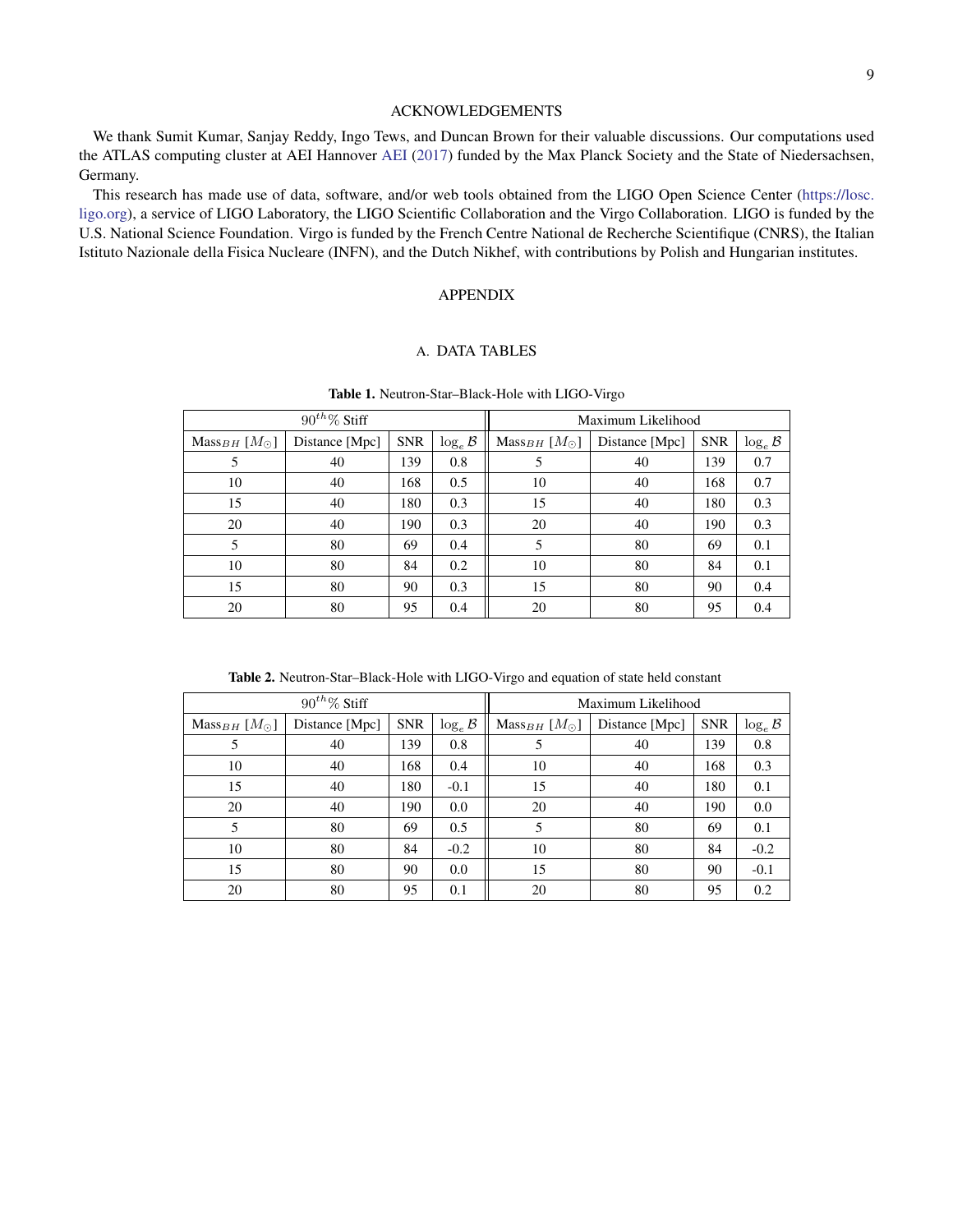<span id="page-9-0"></span>

|                             | $90^{th}\%$ Stiff |            |                      | Maximum Likelihood                            |    |            |                     |
|-----------------------------|-------------------|------------|----------------------|-----------------------------------------------|----|------------|---------------------|
| $Mass_{BH}$ [ $M_{\odot}$ ] | Distance [Mpc]    | <b>SNR</b> | $\log_e \mathcal{B}$ | $Mass_{BH}$ [ $M_{\odot}$ ]<br>Distance [Mpc] |    | <b>SNR</b> | $\log_e\mathcal{B}$ |
| 5                           | 40                | 264        | 2.5                  | 5                                             | 40 | 264        | 1.0                 |
| 10                          | 40                | 316        | 0.7                  | 10                                            | 40 | 316        | 0.6                 |
| 15                          | 40                | 329        | 0.4                  | 15                                            | 40 | 329        | 0.4                 |
| 20                          | 40                | 344        | 0.3                  | 20                                            | 40 | 344        | 0.4                 |
| 5                           | 80                | 132        | 1.0                  | 5                                             | 80 | 132        | 0.1                 |
| 10                          | 80                | 158        | 0.2                  | 10                                            | 80 | 158        | 0.0                 |
| 15                          | 80                | 164        | 0.1                  | 15                                            | 80 | 164        | 0.3                 |
| 20                          | 80                | 172        | 0.5                  | 20                                            | 80 | 172        | 0.3                 |

Table 3. Neutron-Star–Black-Hole with LIGO A+

Table 4. Neutron-Star–Black-Hole with LIGO A+ with equation of state held constant

<span id="page-9-1"></span>

|                             | $90^{th}\%$ Stiff |            |                                                                       | Maximum Likelihood |            |                      |        |
|-----------------------------|-------------------|------------|-----------------------------------------------------------------------|--------------------|------------|----------------------|--------|
| $Mass_{BH}$ [ $M_{\odot}$ ] | Distance [Mpc]    | <b>SNR</b> | $\log_e \mathcal{B}$<br>$Mass_{BH}$ [ $M_{\odot}$ ]<br>Distance [Mpc] |                    | <b>SNR</b> | $\log_e \mathcal{B}$ |        |
| 5                           | 40                | 264        | 3.2                                                                   |                    | 40         | 264                  | 0.9    |
| 10                          | 40                | 316        | 0.7                                                                   | 10                 | 40         | 316                  | 0.2    |
| 15                          | 40                | 329        | $-0.2$                                                                | 15                 | 40         | 329                  | $-0.1$ |
| 20                          | 40                | 344        | 0.1                                                                   | 20                 | 40         | 344                  | 0.0    |
| 5                           | 80                | 132        | 1.0                                                                   | 5                  | 80         | 132                  | 0.2    |
| 10                          | 80                | 158        | $-0.3$                                                                | 10                 | 80         | 158                  | $-0.2$ |
| 15                          | 80                | 164        | $-0.1$                                                                | 15                 | 80         | 164                  | 0.1    |
| 20                          | 80                | 172        | 0.1                                                                   | 20                 | 80         | 172                  | 0.1    |

Table 5. Neutron-Star–Black-Hole with LIGO Voyager

|                             | $90^{th}\%$ Stiff |            |                      | Maximum Likelihood                            |    |            |                      |
|-----------------------------|-------------------|------------|----------------------|-----------------------------------------------|----|------------|----------------------|
| $Mass_{BH}$ [ $M_{\odot}$ ] | Distance [Mpc]    | <b>SNR</b> | $\log_e \mathcal{B}$ | $Mass_{BH}$ [ $M_{\odot}$ ]<br>Distance [Mpc] |    | <b>SNR</b> | $\log_e \mathcal{B}$ |
| 5                           | 40                | 604        | 8.7                  | 5                                             | 40 | 604        | 2.0                  |
| 10                          | 40                | 738        | 0.5                  | 10                                            | 40 | 738        | 1.0                  |
| 15                          | 40                | 791        | 0.4                  | 15<br>40                                      |    | 791        | 0.5                  |
| 20                          | 40                | 837        | 0.2                  | 20                                            | 40 | 837        | 0.1                  |
| 5                           | 80                | 302        | 2.6                  | 5                                             | 80 | 302        | 0.5                  |
| 10                          | 80                | 369        |                      | 10                                            | 80 | 369        | $-0.2$               |
| 15                          | 80                | 396        | 0.2                  | 15                                            | 80 | 396        | 0.2                  |
| 20                          | 80                | 419        | 0.0                  | 20                                            | 80 | 419        | 0.0                  |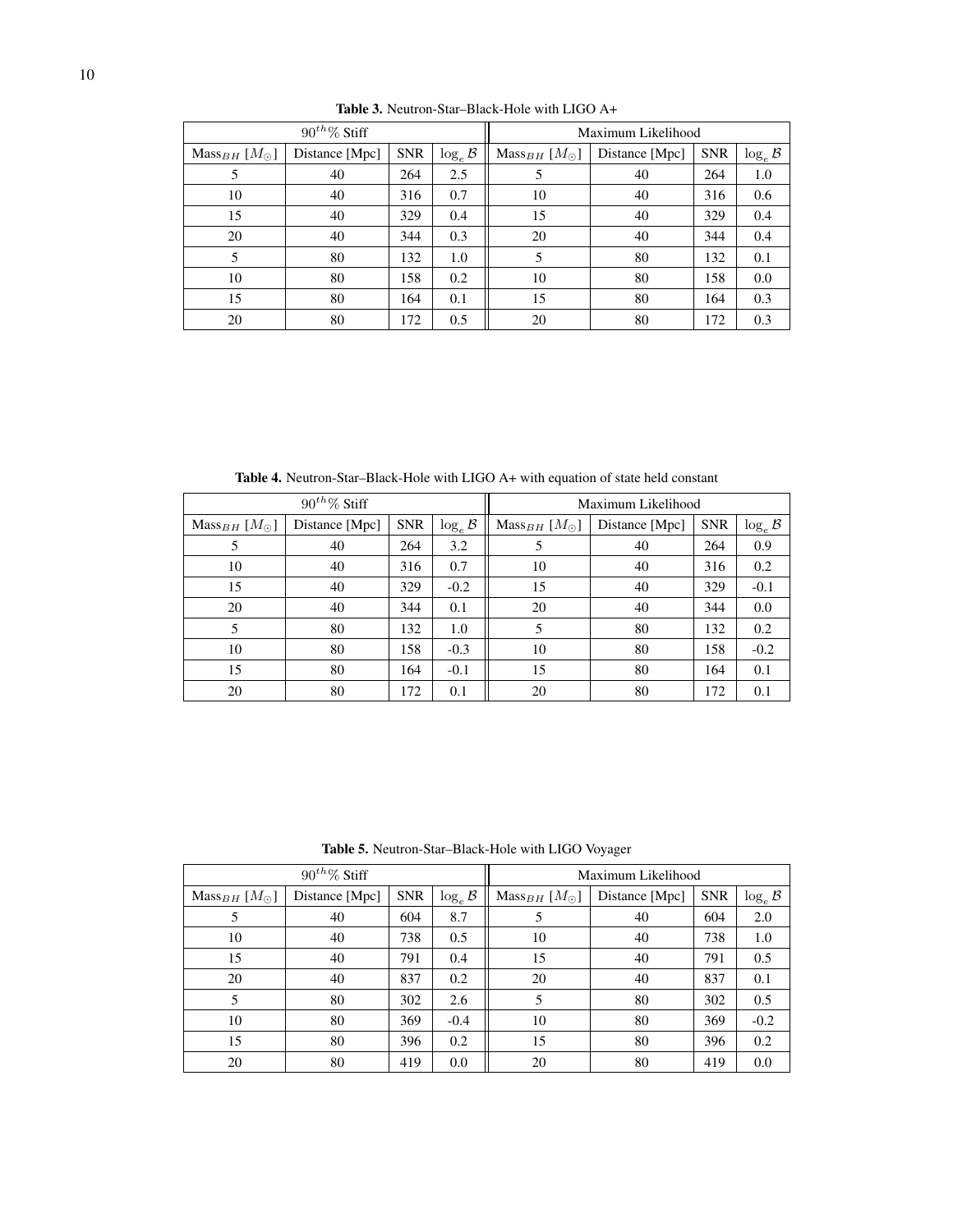|                             | $90^{th}\%$ Stiff |            |                                                                                          | Maximum Likelihood |    |     |                             |  |
|-----------------------------|-------------------|------------|------------------------------------------------------------------------------------------|--------------------|----|-----|-----------------------------|--|
| $Mass_{BH}$ [ $M_{\odot}$ ] | Distance [Mpc]    | <b>SNR</b> | $\log_e \mathcal{B}$<br><b>SNR</b><br>Mass <sub>BH</sub> $[M_{\odot}]$<br>Distance [Mpc] |                    |    |     |                             |  |
| 5                           | 40                | 604        | 9.5                                                                                      | 5                  | 40 | 604 | $\log_e \mathcal{B}$<br>2.4 |  |
| 10                          | 40                | 738        | 1.6                                                                                      | 10                 | 40 | 738 | 0.7                         |  |
| 15                          | 40                | 791        | $-0.1$                                                                                   | 15                 | 40 | 791 | 0.3                         |  |
| 20                          | 40                | 837        | $-0.1$                                                                                   | 20                 | 40 | 837 | 0.1                         |  |
| 5                           | 80                | 302        | 2.8                                                                                      | 5                  | 80 | 302 | 0.5                         |  |
| 10                          | 80                | 369        | $-0.7$                                                                                   | 10                 | 80 | 369 | $-0.3$                      |  |
| 15                          | 80                | 396        | $-0.1$                                                                                   | 15                 | 80 | 396 | 0.1                         |  |
| 20                          | 80                | 419        | $-0.1$                                                                                   | 20                 | 80 | 419 | 0.0                         |  |

Table 6. Neutron-Star–Black-Hole with LIGO Voyager and equation of state held constant

Table 7. Neutron-Star–Black-Hole with Cosmic Explorer 1 40km

<span id="page-10-0"></span>

|                             | $90^{th}\%$ Stiff |            |            | Maximum Likelihood          |                |            |                      |
|-----------------------------|-------------------|------------|------------|-----------------------------|----------------|------------|----------------------|
| $Mass_{BH}$ [ $M_{\odot}$ ] | Distance [Mpc]    | <b>SNR</b> | $\log_e B$ | $Mass_{BH}$ [ $M_{\odot}$ ] | Distance [Mpc] | <b>SNR</b> | $\log_e \mathcal{B}$ |
| 5                           | 40                | 2888       | 94.0       |                             | 40             | 2888       | 16.8                 |
| 10                          | 40                | 3617       | 1.9        | 10                          | 40             | 3617       | 0.3                  |
| 15                          | 40                | 4055       | 0.5        | 15                          | 40             | 4055       | 0.1                  |
| 20                          | 40                | 4390       | 0.1        | 20                          | 40             | 4390       | $-0.1$               |
| 5                           | 80                | 1444       | 21.9       | 5                           | 80             | 1444       | 3.1                  |
| 10                          | 80                | 1809       | 0.4        | 10                          | 80             | 1809       | $-0.2$               |
| 15                          | 80                | 2028       | 0.5        | 15                          | 80             | 2028       | 0.5                  |
| 20                          | 80                | 2195       | 0.3        | 20                          | 80             | 2195       | 0.2                  |

Table 8. Neutron-Star–Black-Hole with Cosmic Explorer 1 40km and equation of state held constant

<span id="page-10-1"></span>

|                             | $90^{th}\%$ Stiff |            |                                                     | Maximum Likelihood |                |            |                      |
|-----------------------------|-------------------|------------|-----------------------------------------------------|--------------------|----------------|------------|----------------------|
| $Mass_{BH}$ [ $M_{\odot}$ ] | Distance [Mpc]    | <b>SNR</b> | $\log_e \mathcal{B}$<br>$Mass_{BH}$ [ $M_{\odot}$ ] |                    | Distance [Mpc] | <b>SNR</b> | $\log_e \mathcal{B}$ |
| 5                           | 40                | 2888       | 95.4<br>5                                           |                    | 40             | 2888       | 17.7                 |
| 10                          | 40                | 3617       | 2.0                                                 | 10                 | 40             | 3617       | 0.4                  |
| 15                          | 40                | 4055       | 0.0                                                 | 15                 | 40             | 4055       | $-0.1$               |
| 20                          | 40                | 4390       | $-0.3$                                              | 20                 | 40             | 4390       | $-0.2$               |
| 5                           | 80                | 1444       | 22.5                                                | 5                  | 80             | 1444       | 3.5                  |
| 10                          | 80                | 1809       | 0.1                                                 | 10                 | 80             | 1809       | 0.0                  |
| 15                          | 80                | 2028       | 0.5                                                 | 15                 | 80             | 2028       | 0.4                  |
| 20                          | 80                | 2195       | 0.3                                                 | 20                 | 80             | 2195       | $-0.1$               |